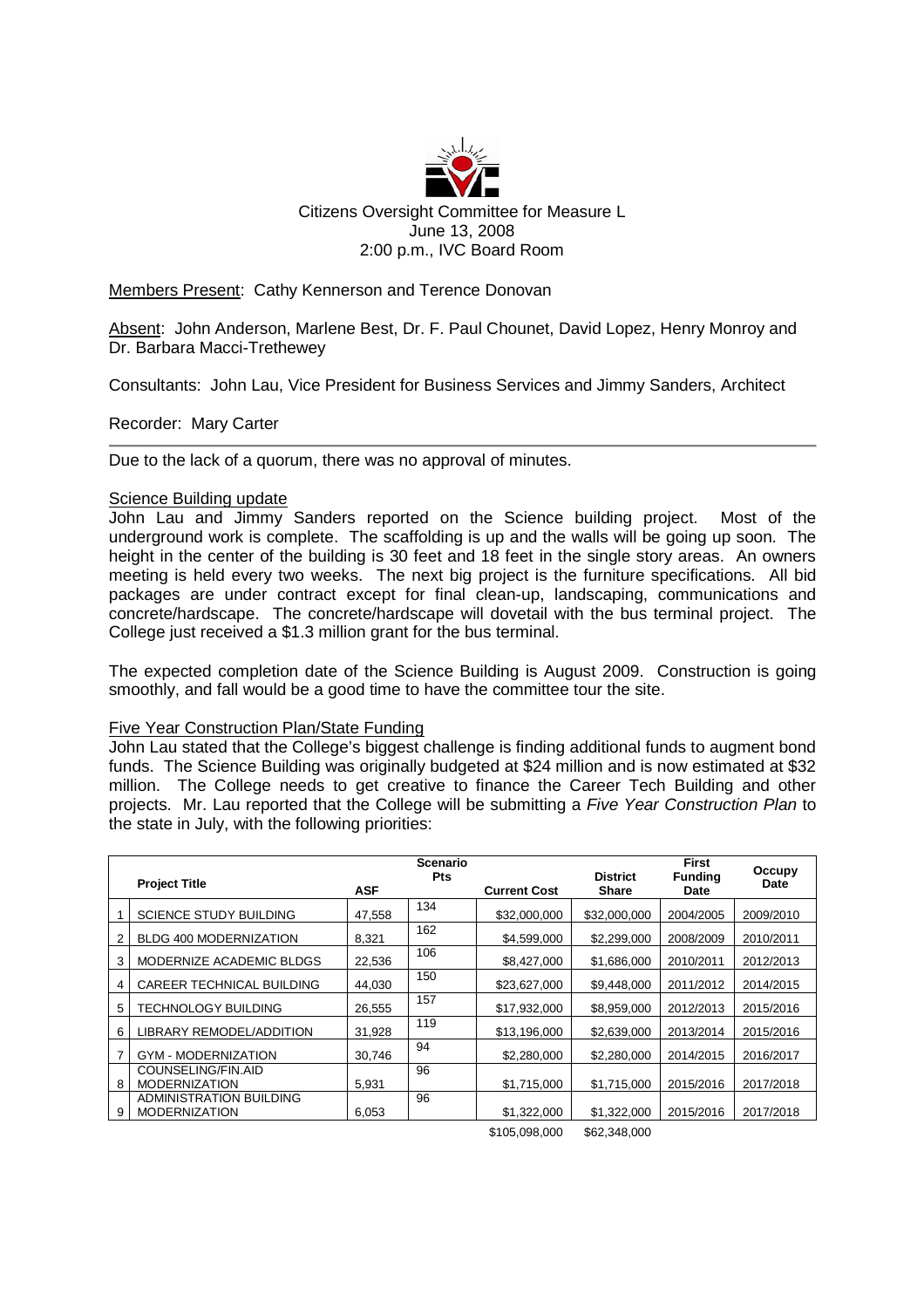The state has approved the Modernization of the 400 Building, however funding is dependent on state construction bonds being approved. The College will have to increase its share for #3 (Modernize Academic Buildings) to a 50% match (\$4 million) in order to achieve a score of at least 130, which is thought to be the threshold to achieve funding. The College is preparing a final project proposal for the Career Technical Building. If state funding is received, then the College will be able to construct a bigger building than with Bond Funds alone, as well as modernize existing shop buildings. Submitting projects for state funding is at least a two year process, and construction cannot start until state funding is approved. The Library project's score was too low to qualify for state funding and it has been moved from priority #2 last year to #6 this year. Projects 1-4 will be funded by the current bond, but projects 5-9 will require a new bond or other new monies. Jimmy Sanders stated that the College is working on a 10 year plan for construction and cash needs.

Expenditure Report: Mr. Lau presented an expenditure report through June 12, 2008. Cash in the County Treasury is \$36,749,017.44.

New Committee Members: It was noted that new committee members will be needed to replace members with second terms expiring in November.

Next Meeting: The next meeting will be held in September 2008, date and time to be determined later.

Meeting adjourned at 2:35 p.m.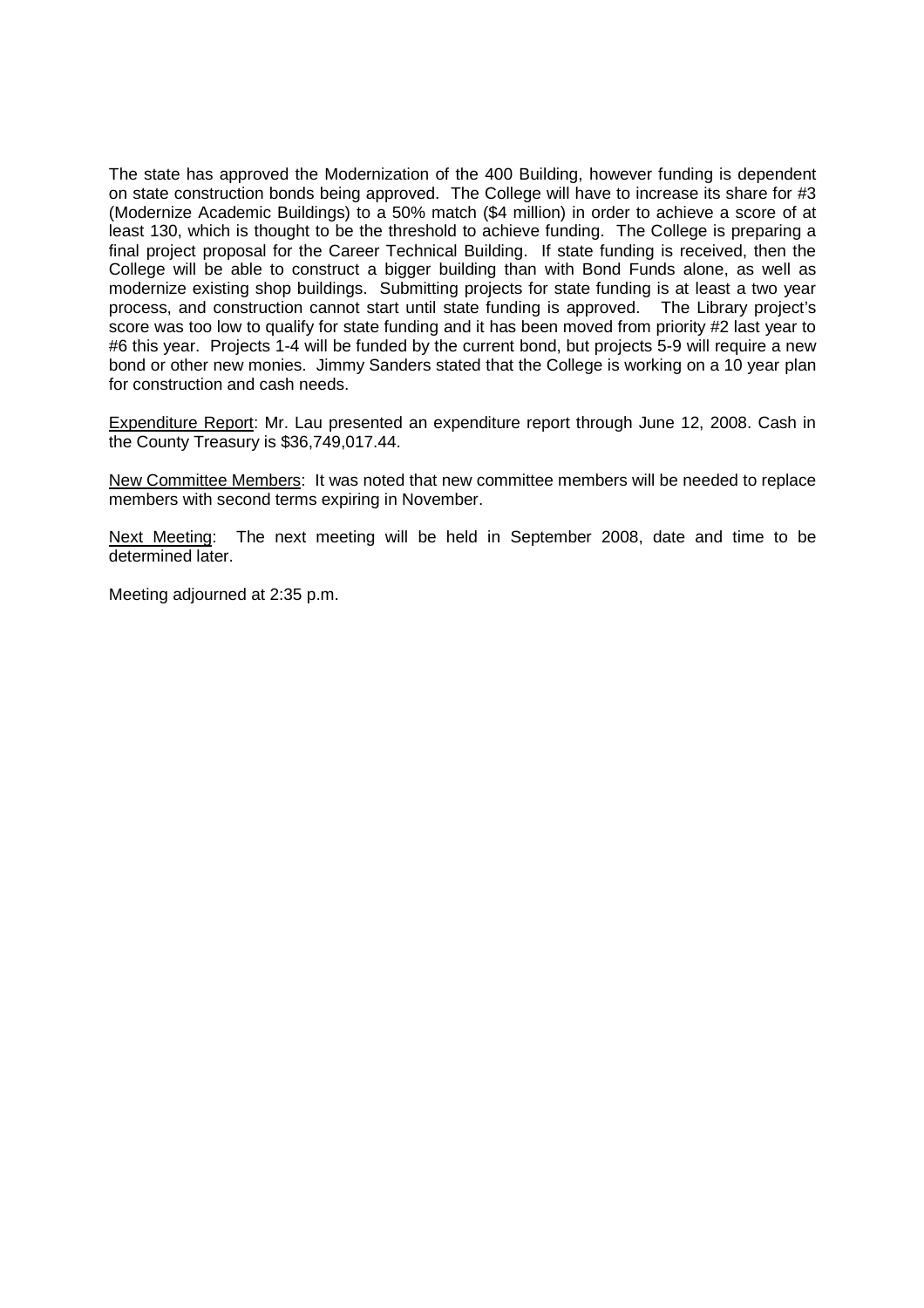## IMPERIAL VALLEY COLLEGE BOND FUND

|                                      | 2004-05    | 2005-06    | 2006-07                              | 2007-08                   | <b>Total</b> |
|--------------------------------------|------------|------------|--------------------------------------|---------------------------|--------------|
| <b>SALARIES AND BENEFITS</b>         |            |            |                                      |                           |              |
| 2115 Maintenance worker - salaries   | 0.00       | 59,759.13  | 68,742.76                            | 67,940.60                 | 196,442.49   |
| 3000 Maintenance workers - benefits  | 0.00       | 32,078.56  | 33,259.93                            | 32,818.01                 | 98,156.50    |
| <b>Total Salaries and Benefits</b>   | 0.00       | 91,837.69  | 102,002.69                           | 100,758.61                | 294,598.99   |
| <b>SUPPLIES</b>                      |            |            |                                      |                           |              |
| 4401 Science Bldg groundbreaking     | 0.00       | 0.00       | 2,097.94                             | 0.00                      | 2,097.94     |
| <b>Total Supplies</b>                | 0.00       | 0.00       | 2,097.94                             | 0.00                      | 2,097.94     |
| <b>SERVICES</b>                      |            |            |                                      |                           |              |
| 5110 Architect                       |            | 452,420.72 | 904,886.35                           | 681,382.33                | 2,038,689.40 |
| <b>Construction Management</b>       |            |            |                                      | 753,814.88                | 753,814.88   |
| <b>Facility Planning</b>             |            | 4,140.00   | 10,180.00                            |                           | 14,320.00    |
| Traffic survey                       |            |            | 8,791.08                             |                           | 8,791.08     |
| Audit                                |            | 4,500.00   | 3,300.00                             |                           | 7,800.00     |
| 5410 Construction Insurance          |            |            |                                      | 22,488.00                 | 22,488.00    |
| 5630 Portable bldg leases            |            | 16,616.41  | 53,742.12                            |                           | 70,358.53    |
| 5740 Legal ads                       | 1,659.47   | 796.13     | 2,673.05                             | 5,230.30                  | 10,358.95    |
| 5830 Permits, inspection             |            | 5,000.00   | 38,693.88                            | 116,450.34                | 160,144.22   |
| <b>State Architect</b>               |            |            | 136,900.00                           |                           | 136,900.00   |
| <b>Total Services</b>                | 1,659.47   |            | 483,473.26 1,159,166.48 1,579,365.85 |                           | 3,223,665.06 |
| <b>CONSTRUCTION/SITE IMPROVEMENT</b> |            |            |                                      |                           |              |
| 6210 Science Building Construction   |            |            |                                      | 2,893,791.02              | 2,893,791.02 |
| 6129 Parking lot phase II            |            |            |                                      | 1,412,014.00 1,822,806.00 | 3,234,820.00 |
| <b>Track</b>                         |            |            |                                      | 389,637.50                | 389,637.50   |
| North Parking Lot lights             |            |            |                                      | 153,500.00                | 153,500.00   |
| Air conditioning                     | 85,083.00  | 13,752.12  |                                      | 51,075.91                 | 149,911.03   |
| <b>Tennis Courts</b>                 |            |            |                                      | 25,000.00                 | 25,000.00    |
| Pool                                 |            | 247,510.95 | 50,347.48                            | 23,302.86                 | 321,161.29   |
| <b>Water Treatment Plant</b>         |            |            |                                      | 21,942.68                 | 21,942.68    |
| Auto Shop                            | 4,500.00   |            |                                      |                           | 4,500.00     |
| Auto tech electrical                 |            |            | 84,809.93                            |                           | 84,809.93    |
| <b>Benches</b>                       |            | 3,281.50   |                                      |                           | 3,281.50     |
| Concete                              | 5,172.71   |            |                                      |                           | 5,172.71     |
| Electrical                           | 101,445.18 | 34,174.15  |                                      |                           | 135,619.33   |